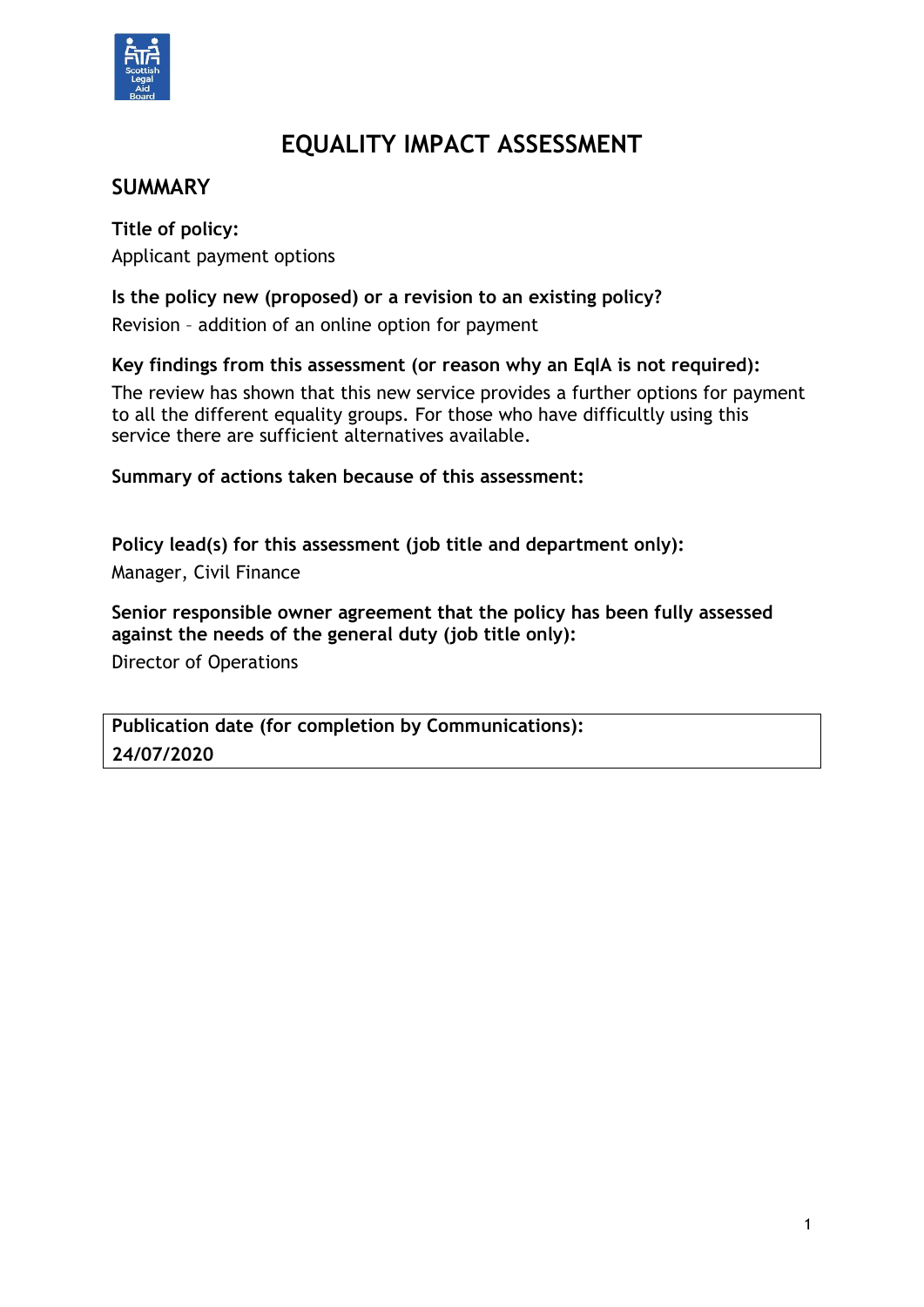

### **Step 1 – Framing the planned change**

Discussing steps one and two with the Corporate Policy Officer (Equalities) at an early stage will help identify appropriate evidence. This may include support from the wider Policy and Development team.

#### **1.1 Briefly describe the aims, objectives and purpose of the policy.**

Applicants or Opponents are often required to make payment towards the cost of the legal aid case. This can be derived from a number of different sources such as a contribution, clawback, expenses, or where legal aid has been withdrawn.

Once the debt has been established they need the facilities to allow them to make the payment to SLAB in the easiest format for them. We have a number of different options available for paying debt to try and suit different people's circumstances. They are as follows:-

- Paying online via our webpage at *slabpay*
- Pay over the telephone by credit or debit card
- Online banking
- Standing order
- Banks giro credit
- Cheque
- Cash
- Postal Order

We had previously considered direct debits as a payment option but we opted for standing order as there was much less administration in the set up and maintenance of this.

We have developed *slabpay* as another option for payment. This allows people to pay their money to us via an online portal using worldpay. They can use a laptop, their mobile phone or a pc. We believe that this would help people who could not telephone us during our office hours or where unable to get to a bank. We were also conscious that many of the high street banks were closing branches over Scotland which makes the bank giro payment option more difficult for them. The people paying this way do not need to use a telephone or even speak to anyone to use this service. It can be done in the comfort of their own home 24 hours a day. We are aware of the change in society whereby use of the internet facilities is on the rise.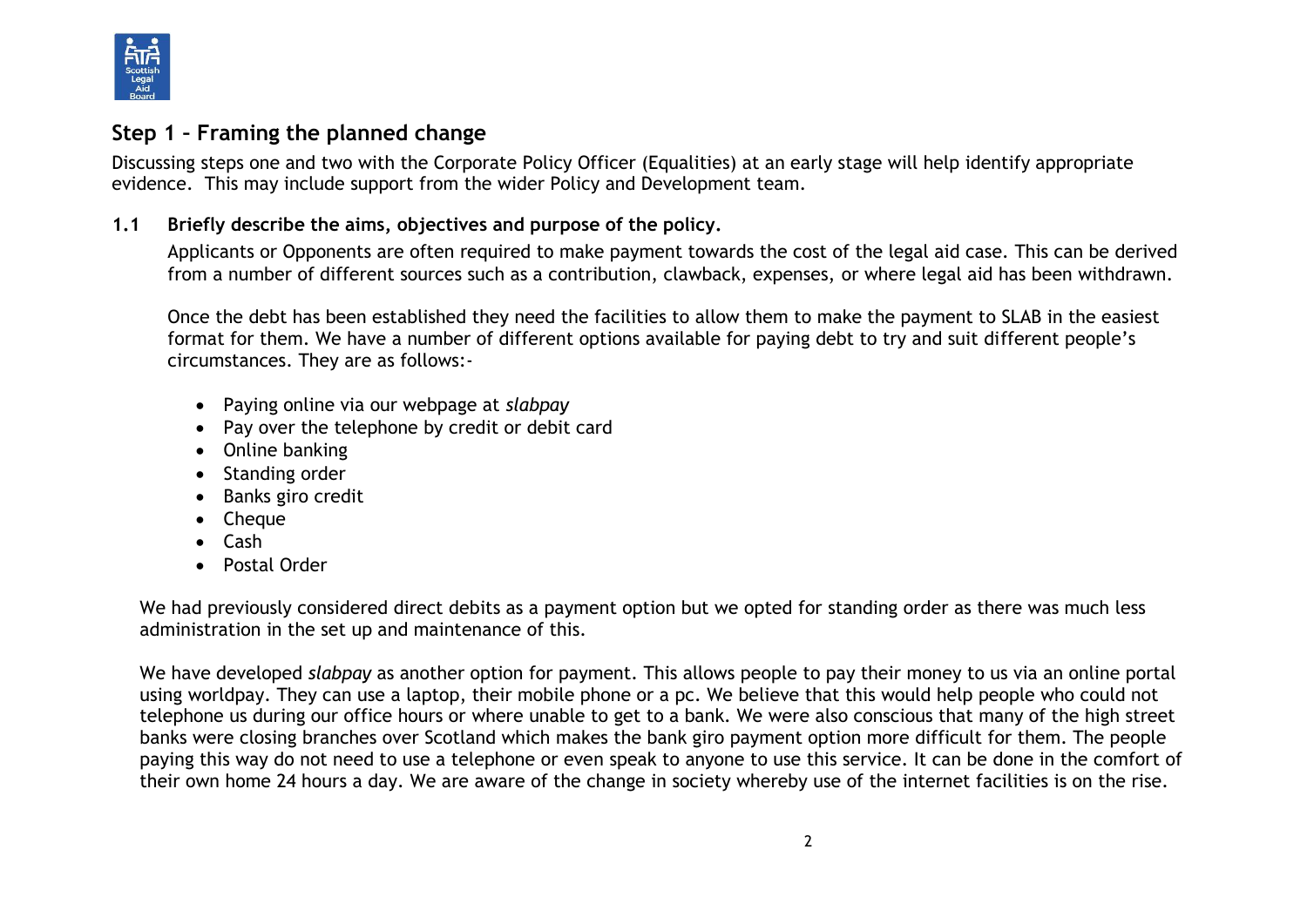

In 2017, the proportion of households with home internet access was 85 per cent. This was an increase from 82 per cent of households surveyed in 2016, and the share has increased steadily from 42 per cent of households surveyed in 2003.

The ways in which people access the internet are becoming increasingly diverse. Since 2007, the Scottish Household Survey has asked adults who use the internet for personal use about the location where they access it and the methods they use. Almost all internet users (97 per cent) said that they use the internet at home. Those reporting that they access the internet on the move using a mobile phone or tablet has continued to rise, increasing by seven percentage points over the year to 58 per cent in 2017. Over a quarter of internet users (28 per cent) said that they make personal use of the internet at work.

There is a broadly positive relationship between household income and the share of internet users accessing the internet on the move via a smartphone or tablet. A positive relationship is also displayed between income and the share of internet users making personal use of the internet at work.

#### **1.2 Why is the change required?** *Legislative, routine review etc.*

This is a service improvement. It adds an online payment option, which is available to the public 24 hours a day, 7 days a week to improve our customer service. The introduction of this new payment method is to take all the above mentioned societal changes into consideration and to make it as easy as possible for people to pay.

**1.3 Who is affected by this policy?** *Be clear about who the policy is for/ who is the 'customer'.*

The main group of people using this function are members of the public who are applying for civil legal aid and have been assessed to pay a contribution towards the cost of their case. There will also be opponents using these facilities. The payment options available affect everyone who has a debt to pay to SLAB.

**1.4 Policy implementation date. E.g.** *project end date, date new legislation will take effect.* **Click here to enter a date**.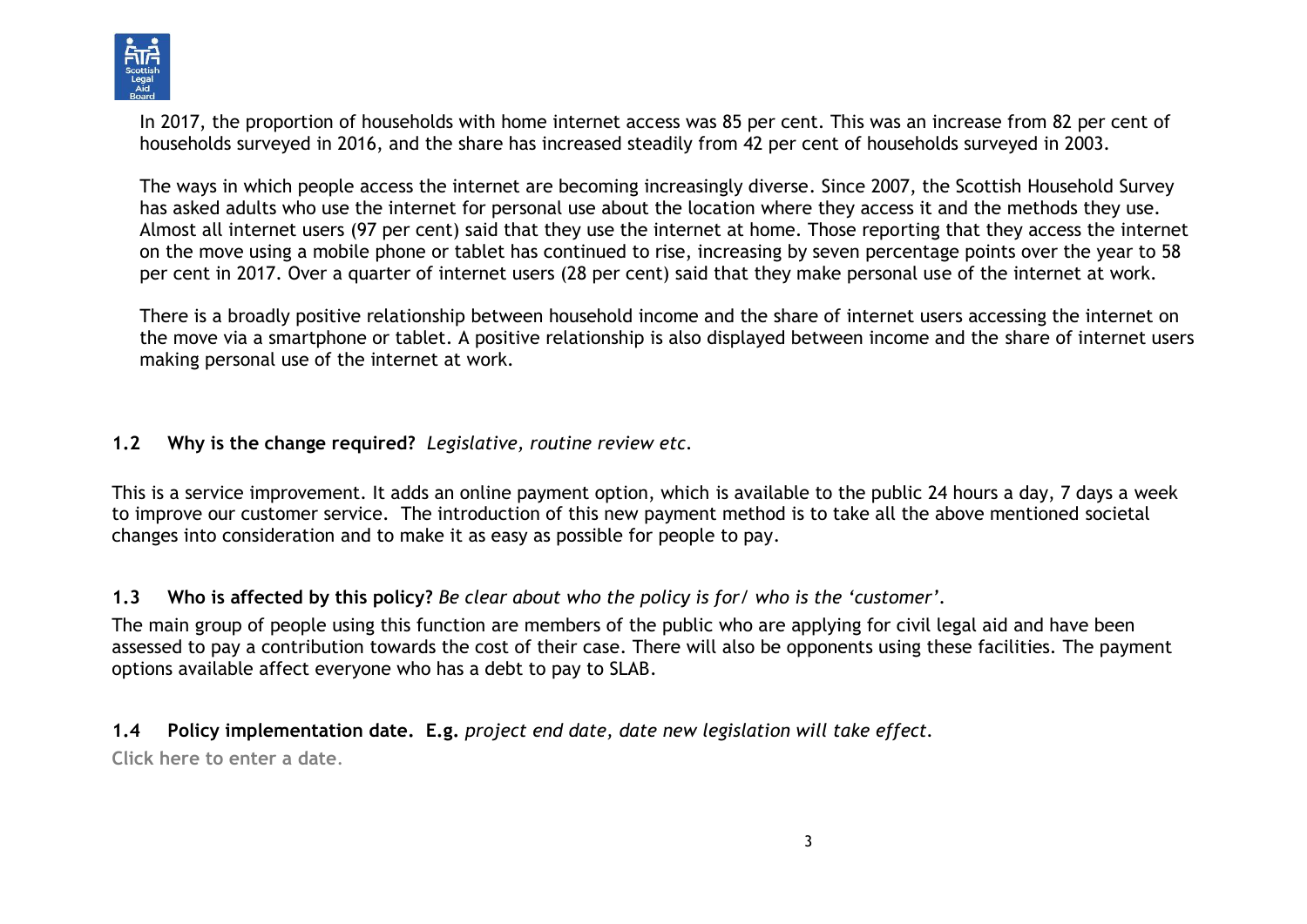

**1.5 What other SLAB policies or projects may be linked to or affected by this policy change?** The EQIA for related policies might help you understand potential impacts, and/ or your findings might be relevant to share. Refer to SLAB's business plan, our current equality outcomes, current project list etc.

None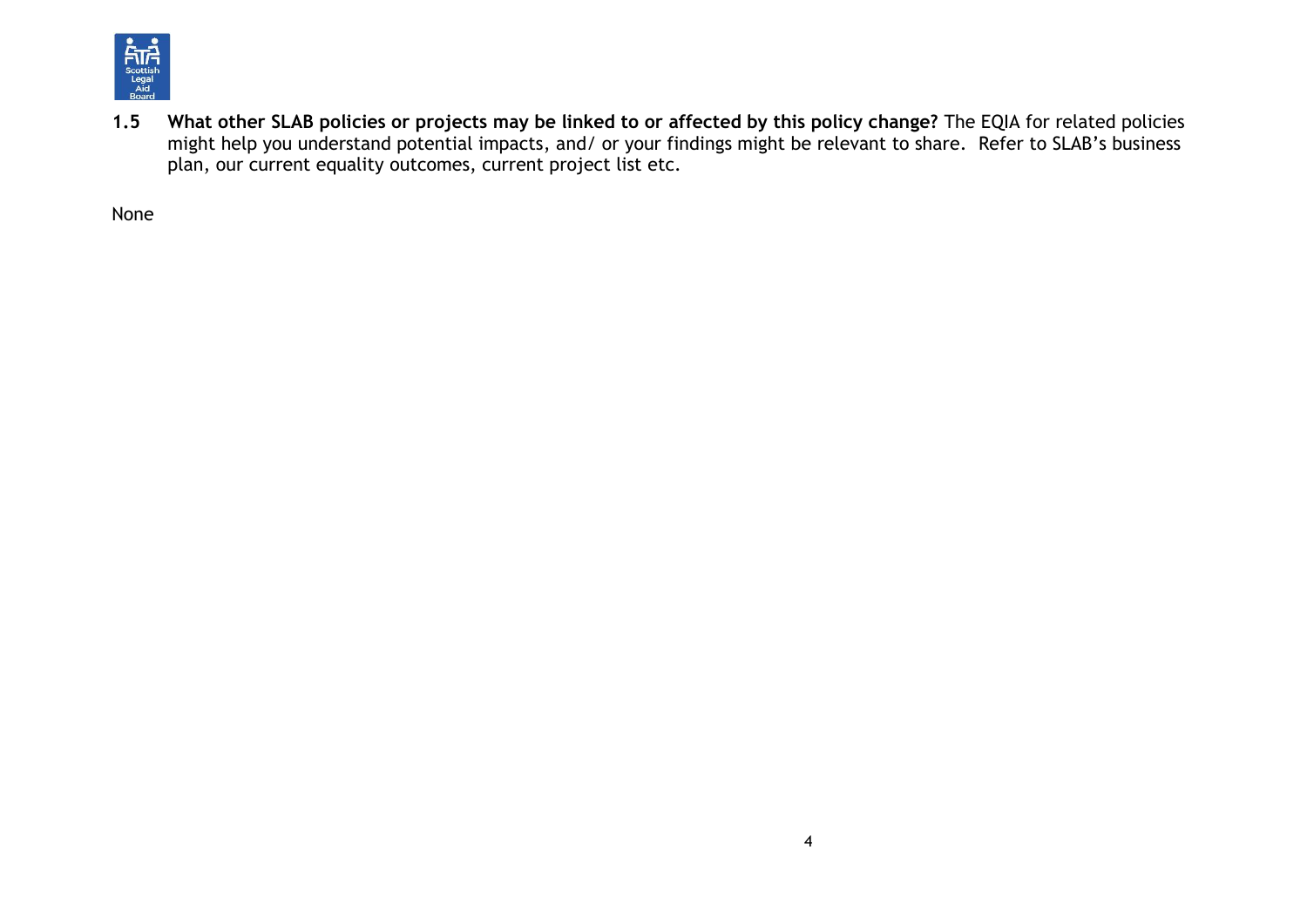

# **Step 2: Consider the available evidence and data relevant to your policy**

The information you gather in this section will:

- **help you to understand the importance of your policy for different equality groups,**
- **inform the depth of equality impact assessment you need to do** (this should be proportional to the potential impact on equality groups)**, and**
- **provide justification and an audit trail behind your decisions, including where it is agreed an equality impact assessment is not required.**

Discussing steps one and two with the Corporate Policy Officer (Equalities) at an early stage will help identify appropriate evidence. This may include support from the wider Policy and Development team.

2.1 **What information is available about the experiences of each equality group in relation to this policy or function?** Stay focused on the topic and scope of your policy. Does the policy relate to an area where there are already known inequalities? Refer to the EQIA guidance for sources of evidence.

Note: If you proceed to a full EQIA you should continue to add to this section as you develop the policy, come across new evidence and/ or **undertake a consultation.**

#### **We considered the evidence provided in the following reports**

- [Equality Impact Assessment of online services](https://www.google.com/url?sa=t&rct=j&q=&esrc=s&source=web&cd=10&cad=rja&uact=8&ved=2ahUKEwjIo7mY6-rhAhXFY1AKHV3qDC0QFjAJegQICBAC&url=https%3A%2F%2Fwww.gov.uk%2Fgovernment%2Fuploads%2Fsystem%2Fuploads%2Fattachment_data%2Ffile%2F300071%2Fequality_impact_assessment_for_online_services.pdf&usg=AOvVaw2VhBt_G-JAEQdMvjFqAo_9) [Orkney council EqIA](https://www.google.com/url?sa=t&rct=j&q=&esrc=s&source=web&cd=4&cad=rja&uact=8&ved=2ahUKEwih68eA7erhAhXG_aQKHT1uChQQFjADegQIBhAC&url=http%3A%2F%2Fwww.orkney.gov.uk%2FFiles%2FCommittees-and-Agendas%2FPolicy-and-Resources%2FPR2017%2F28-02-2017%2FI07_Ann2_EqIA.pdf&usg=AOvVaw2rmM0u6nLKFhBhQLpW8u8G)
- Scotland's People Annual Report 2017
- Our own experience of people making payments to SLAB.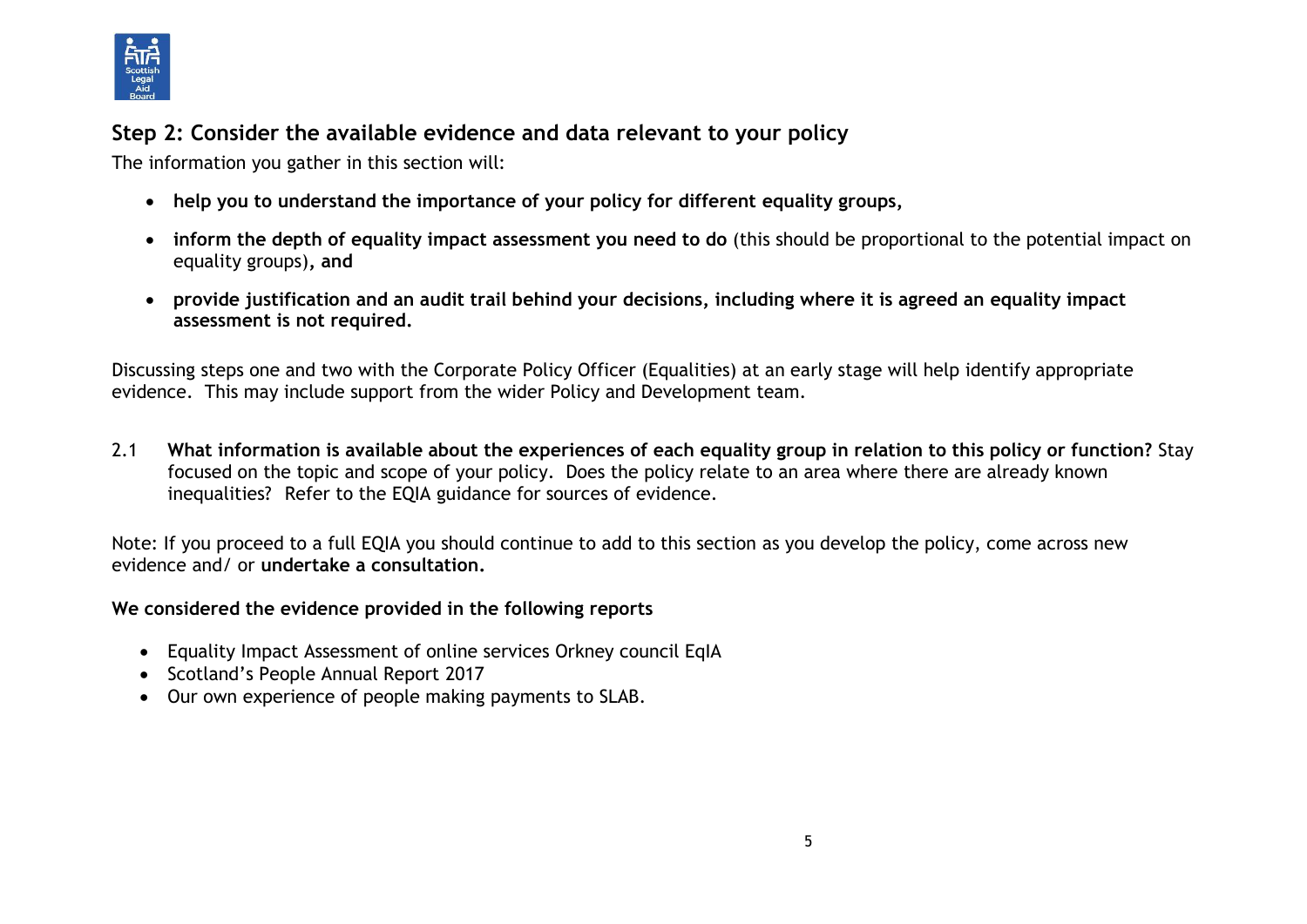

| <b>Equality</b><br>characteristics | Evidence source (e.g. web link, report, survey,<br>complaint)                                                                                                                               | What does the evidence tell you about the<br>experiences of this group in relation to the policy?<br>Lack of evidence may suggest a gap in knowledge/<br>need for consultation (step 3).                                                                                                                                                                                                                                                                                                                                                                                                                                                                                                                                                               |
|------------------------------------|---------------------------------------------------------------------------------------------------------------------------------------------------------------------------------------------|--------------------------------------------------------------------------------------------------------------------------------------------------------------------------------------------------------------------------------------------------------------------------------------------------------------------------------------------------------------------------------------------------------------------------------------------------------------------------------------------------------------------------------------------------------------------------------------------------------------------------------------------------------------------------------------------------------------------------------------------------------|
| Age                                | SLAB's own evidence about legal aid applicants<br>www.gov.scot/publications/scotlands-people-annual-<br>report-results-2017-scottish-household-survey/<br>ONS information on internet users | We are aware that it may be the case that certain<br>age bands of customers may prefer to communicate<br>with us in different formats, hence why we are<br>currently trying to open up more options for paying<br>their debt such as online, by telephone or in some<br>occasions face to face. Surveys show that older<br>adults are less likely to use the internet although<br>over time this is changing. This new facility will<br>perhaps be more attractable to younger people who<br>are generally more familiar with using internet,<br>have pc's etc. This can be through their work or<br>perhaps school, college etc. People who are<br>unfamiliar with this can use one of the many<br>different options for payment which are available. |
| <b>Disability</b>                  | <b>SLAB</b><br>www.gov.scot/publications/scotlands-people-annual-<br>report-results-2017-scottish-household-survey/<br>ONS information on internet users                                    | Our experience is that applicants and opponents<br>communicate with us in a number of ways such as<br>electronically, hand written or face to face in an<br>interview. The online payment is another way for<br>people to pay whilst at home via our website.<br>Twenty-eight per cent of adults who have some<br>form of longstanding physical or mental health<br>condition or illness reported not using the internet,<br>compared with eight per cent of those who do not<br>have any such condition.                                                                                                                                                                                                                                              |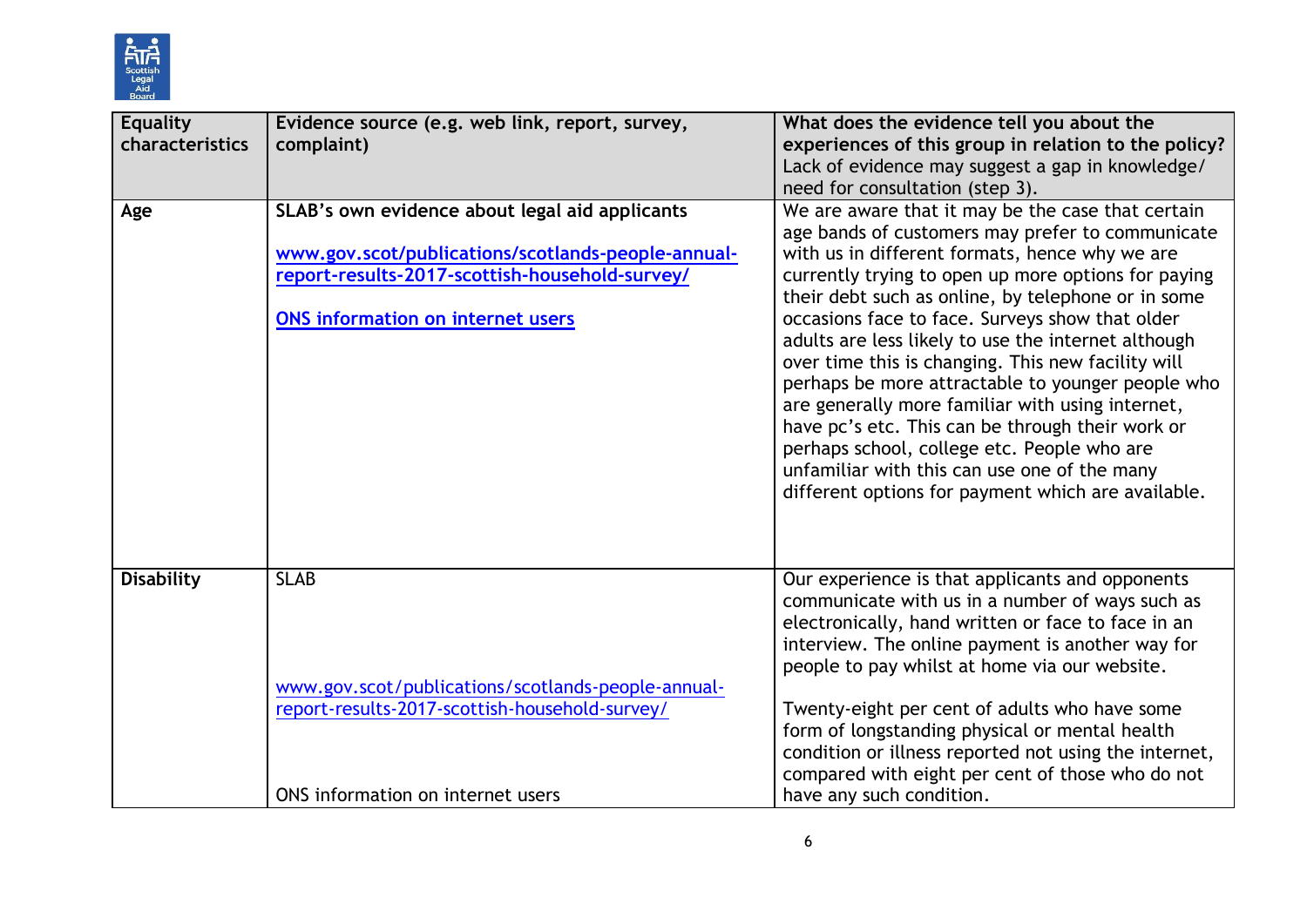

| <b>Equality</b><br>characteristics | Evidence source (e.g. web link, report, survey,<br>complaint) | What does the evidence tell you about the<br>experiences of this group in relation to the policy?<br>Lack of evidence may suggest a gap in knowledge/<br>need for consultation (step 3).<br>In 2019, the proportion of recent internet users was<br>lower for adults who were disabled (78%) compared<br>with those who were not disabled (95%).<br>We may need to consider the use of BSL and other<br>options for assisting applicants who have<br>sight/hearing difficulties. |
|------------------------------------|---------------------------------------------------------------|----------------------------------------------------------------------------------------------------------------------------------------------------------------------------------------------------------------------------------------------------------------------------------------------------------------------------------------------------------------------------------------------------------------------------------------------------------------------------------|
| Race                               | <b>SLAB</b> evidence                                          | Our evidence shows that a small proportion of<br>applicants are from ethnic minority groups. We are<br>not aware of any evidence that this group has any<br>other direct barriers using this service. We are<br>currently undergoing a review of all our letters<br>which explain payment options with a view to make<br>them as plain English as possible to ensure that our<br>communication is more accessible.                                                               |
| Sex                                | <b>SLAB evidence</b>                                          | There is no evidence which indicates that this<br>characteristic will be affected by this policy.                                                                                                                                                                                                                                                                                                                                                                                |
| Gender<br>Reassignment             | <b>SLAB</b> evidence                                          | There is no evidence which indicates that this<br>characteristic will be affected by this policy.                                                                                                                                                                                                                                                                                                                                                                                |
| Sexual<br>orientation              | <b>SLAB evidence</b>                                          | There is no evidence which indicates that this<br>characteristic will be affected by this policy.                                                                                                                                                                                                                                                                                                                                                                                |
| Religion or<br><b>Belief</b>       | <b>SLAB</b> evidence                                          | There is no evidence which indicates that this<br>characteristic will be affected by this policy.                                                                                                                                                                                                                                                                                                                                                                                |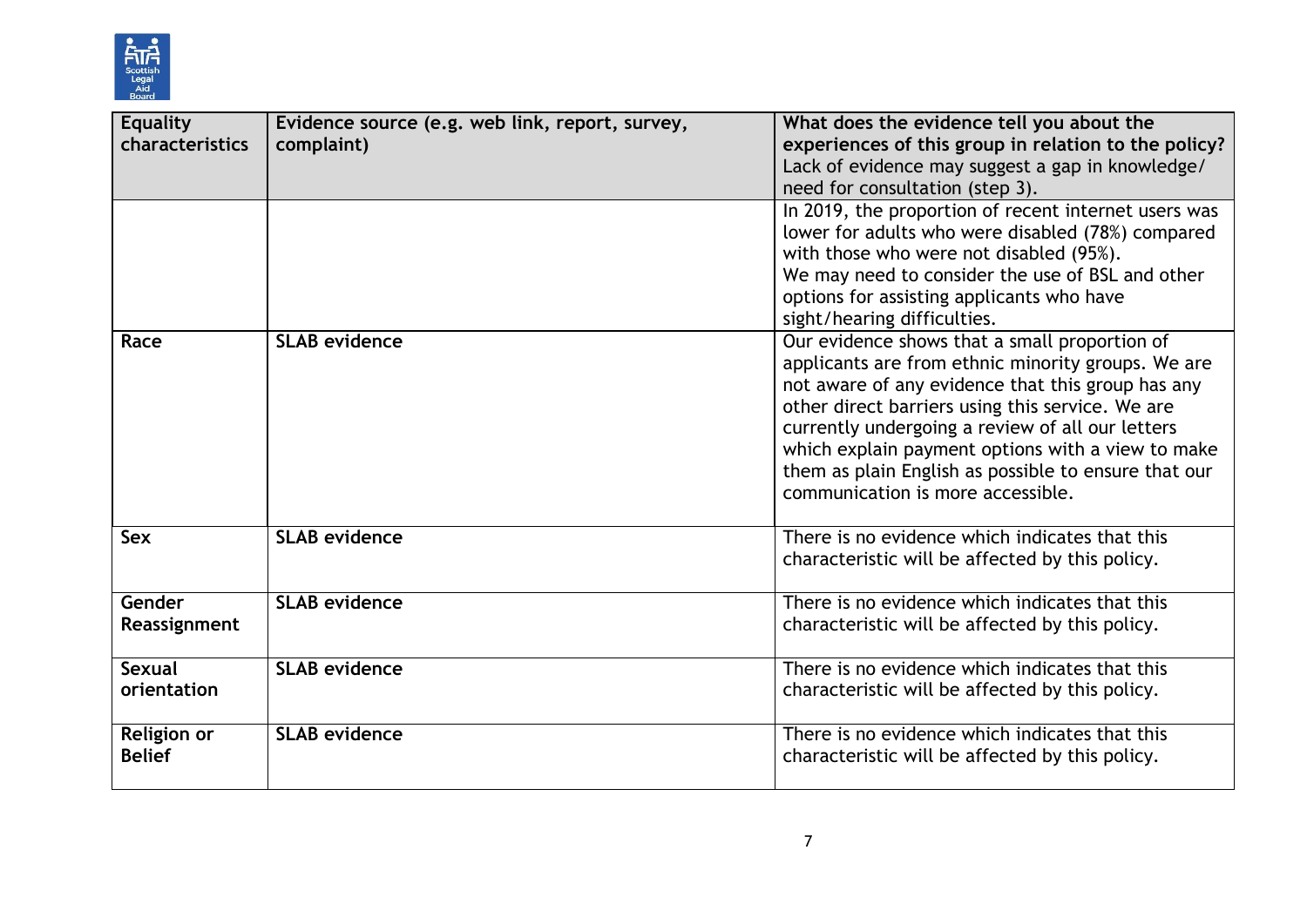

| <b>Equality</b><br>characteristics                    | Evidence source (e.g. web link, report, survey,<br>complaint)                                             | What does the evidence tell you about the<br>experiences of this group in relation to the policy?<br>Lack of evidence may suggest a gap in knowledge/<br>need for consultation (step 3).                                                                                                                                                                                                                                                                                   |
|-------------------------------------------------------|-----------------------------------------------------------------------------------------------------------|----------------------------------------------------------------------------------------------------------------------------------------------------------------------------------------------------------------------------------------------------------------------------------------------------------------------------------------------------------------------------------------------------------------------------------------------------------------------------|
| Pregnancy or<br>maternity                             | <b>SLAB evidence</b>                                                                                      | We believe that this change in this payment option<br>may assist this group as it would make payment of<br>any debt easier if it was difficult for this group to<br>get to a bank with a baby.                                                                                                                                                                                                                                                                             |
| Marriage or<br>civil<br>partnership                   | <b>SLAB evidence</b>                                                                                      | There is no evidence which indicates that this<br>characteristic will be affected by this policy.                                                                                                                                                                                                                                                                                                                                                                          |
| Care<br><b>Experienced</b><br>(corporate<br>parenting | https://www.communitycare.co.uk/2019/04/01/official-<br>statistics-dont-tell-us-experiences-care-leavers/ | 20% of care leavers do not have access to internet<br>at home (compared to 9% of young people in the<br>general population).                                                                                                                                                                                                                                                                                                                                               |
| duty)                                                 | Who Care? Scotland, Care Experienced Young People's<br><b>Views</b>                                       | Young people both in and after care can often be<br>unreachable via telephone or internet for various<br>reasons including affordability and also due to<br>frequently losing phones as a result of their chaotic<br>living situations. Corporate parents must be aware<br>of this reality and in delivering their duties under<br>the Act; they must take account of this and utilise a<br>range of information methods to connect with care<br>experienced young people. |

**2.2 Using the information above and your knowledge of the policy, summarise your overall assessment of how important and relevant the policy is likely to be for equality groups.**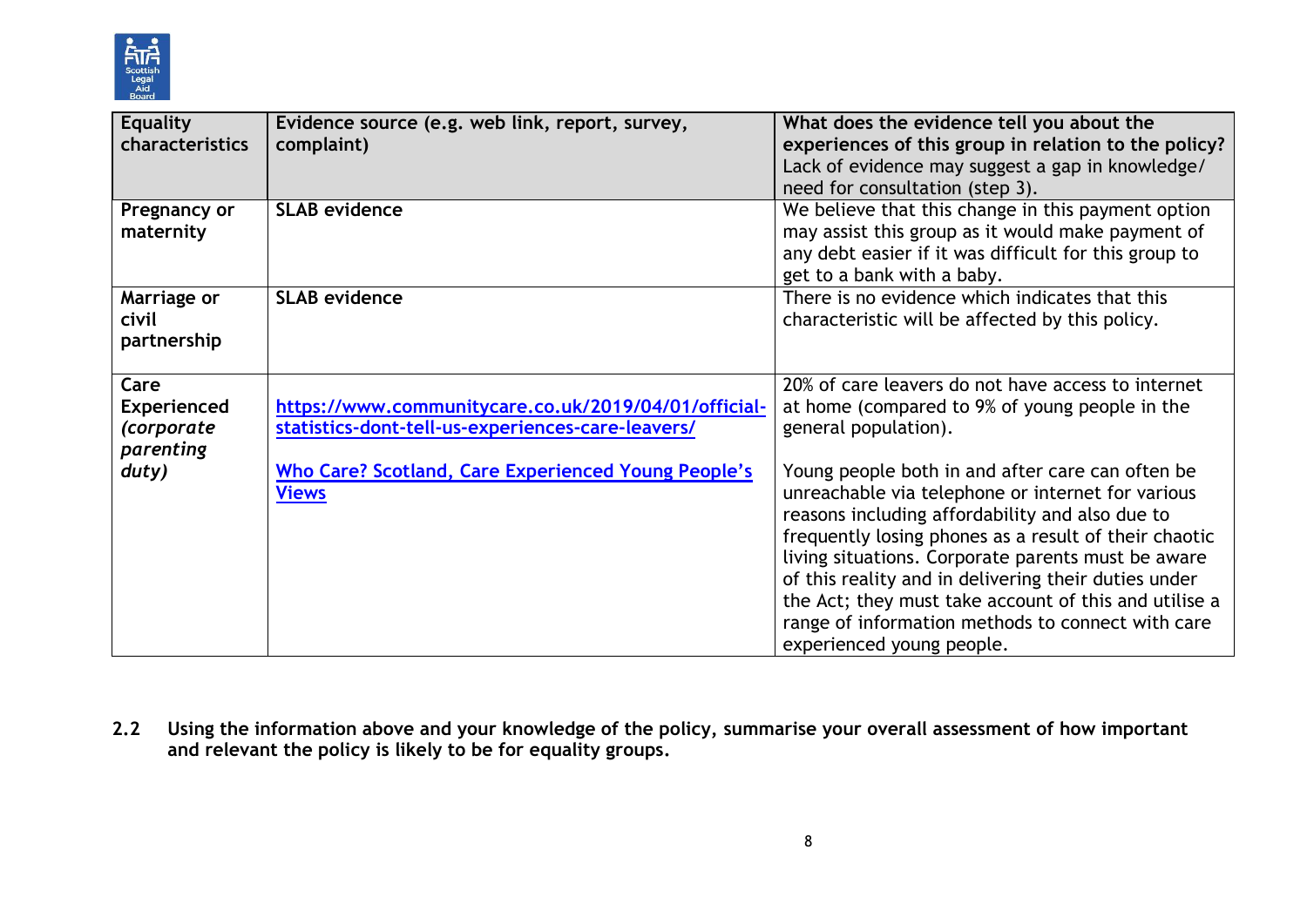

**2.3 Outcome of step 2 and next steps. Complete the table below to inform the next stage of the EqIA process.** *Consult with the project group and/ or Corporate Policy Officer (Equalities) on completing this section.*

| Outcome of Step 2 following initial evidence gathering and         | Yes/No              | Next steps                                         |
|--------------------------------------------------------------------|---------------------|----------------------------------------------------|
| relevance to equality characteristics                              | $(Y \text{ or } N)$ |                                                    |
| There is no relevance to equality or our corporate parenting       | N                   | Proceed to Step 5: agree with decision makers      |
| duties                                                             |                     | that no EqIA is required based on current evidence |
| There is relevance to some or all of the equality groups and/      |                     | Proceed to Step 3: complete full EqIA              |
| or our corporate parenting duties                                  |                     |                                                    |
| It is unclear if there is relevance to some or all of the equality | N                   | Proceed to Step 3: complete full EqIA              |
| groups and/ or our corporate parenting duties                      |                     |                                                    |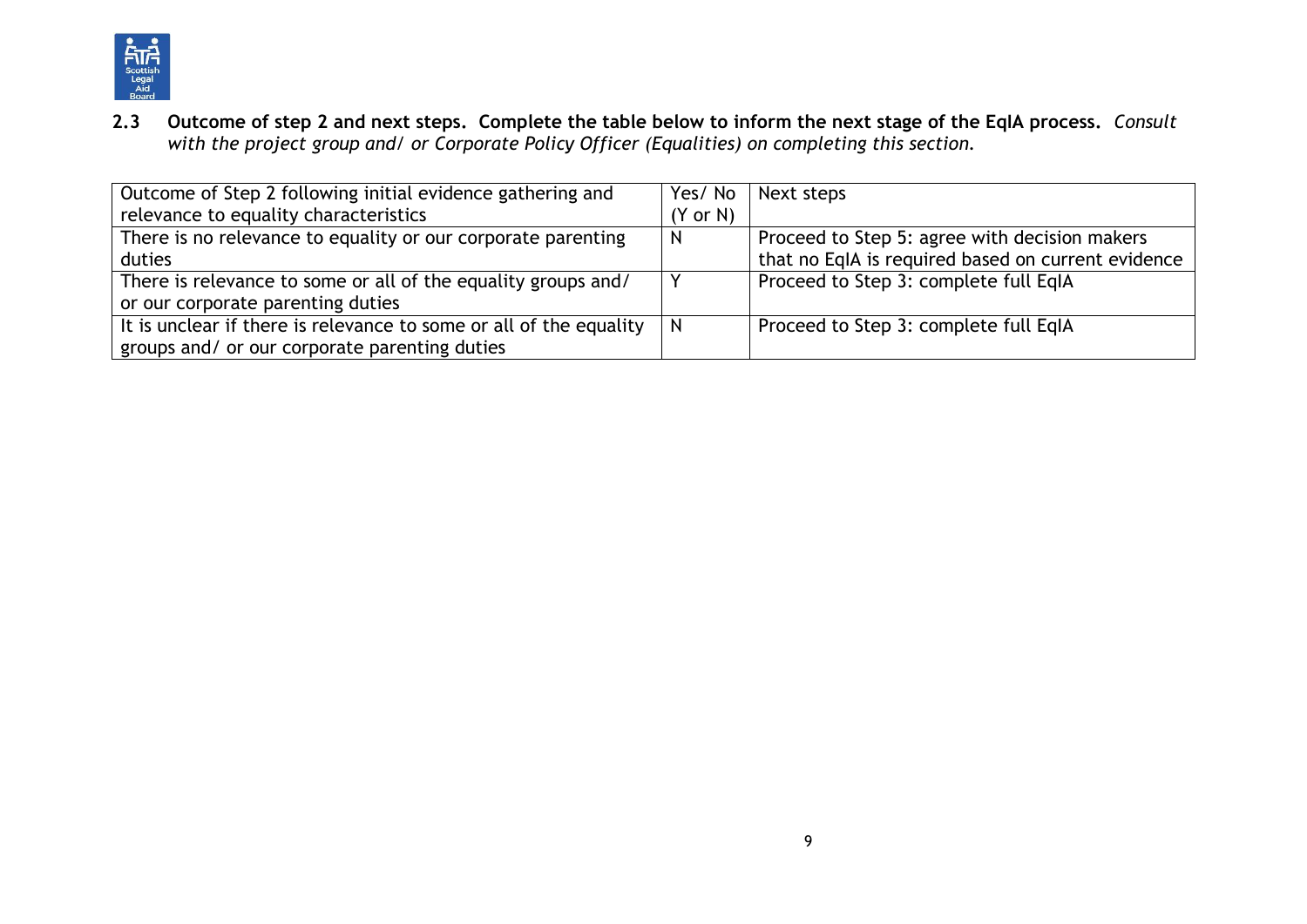

# **Step 3 – stakeholder involvement and consultation**

This step will help you to address any gaps in evidence identified in Step 2. Speaking to people who will be affected by your policy can help clarify the impact it will have on different equality groups.

**Remember that sufficient evidence is required for you to show 'due regard' to the likely or actual impact of your policy on equality groups. An inadequate analysis in an assessment may mean failure to meet the general duty**.

The Policy and Development team can help to identify appropriate ways to engage with external groups or to undertake research to fill evidence gaps.

**3.1 Do you/did you have any consultation or involvement planned for this policy?**  Yes

**3.2 List all the stakeholder groups that you will talk to about this policy.** 

Students Award Agency

**3.3 What did you learn from the consultation/ involvement? Remember to record relevant actions in the assessment action log.**

We learned about how they had implemented online payments and how many of their customers used the facility. We also wanted to see what worked and what did not work for them during their implementation phase.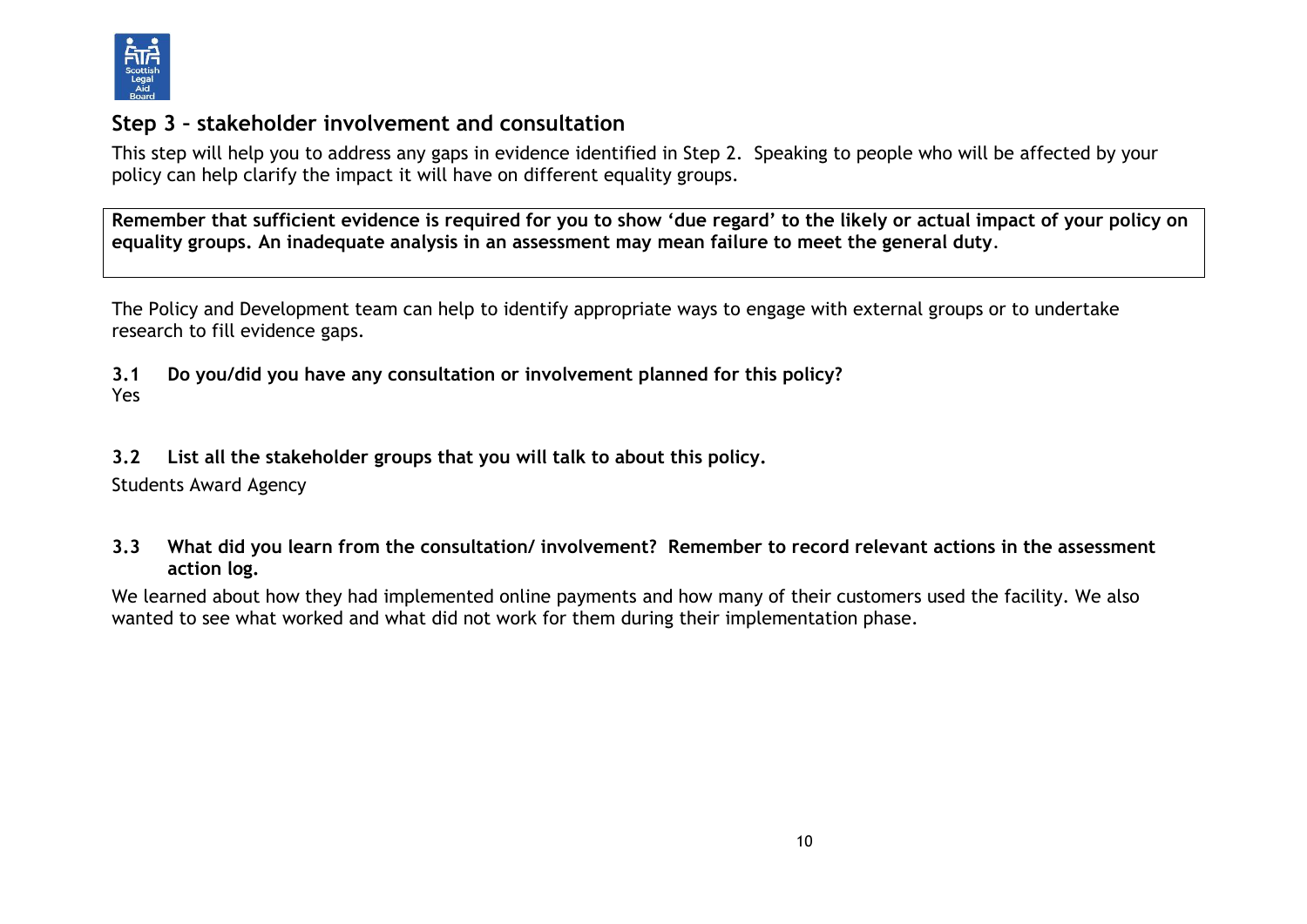

### **Step 4 - Impact on equality groups and steps to address these**

You must consider the three aims of the general duty for each protected characteristic. The following questions will help:

**1) Is there potential for discrimination, victimisation, harassment or other unlawful conduct that is prohibited under the Equality Act 2010?** How will this be mitigated?

**2) Is there potential to advance equality of opportunity between people who share a characteristic and those who do not?** How can this be achieved?

**3) Is there potential for developing good relations between people who share a relevant protected characteristic and those who do not?** How can this be achieved?

**4.1 Does the policy have any impacts (whether intended or unintended, positive or negative) on any of the equality characteristics?** In the tables below, record the impact of the policy, as it is planned or as it operates, might have on each equality characteristic and describe what changes in policy or actions will be required to mitigate that impact. Copy any actions across to the project action log.

| Age                      | Place 'X' in the relevant box(es) |                 |           | Describe the changes or actions (if any) you plan to take.   |
|--------------------------|-----------------------------------|-----------------|-----------|--------------------------------------------------------------|
|                          | <b>Positive</b>                   | <b>Negative</b> | <b>No</b> | E.g. to mitigate any impact or maximise the positive impact. |
|                          | impact                            | impact          | impact    |                                                              |
| potential for            |                                   |                 |           |                                                              |
| discrimination           |                                   |                 |           |                                                              |
| potential for developing |                                   |                 |           |                                                              |
| good relations           |                                   |                 |           |                                                              |
| potential to advance     |                                   |                 |           |                                                              |
| equality of opportunity  |                                   |                 |           |                                                              |
|                          |                                   |                 |           |                                                              |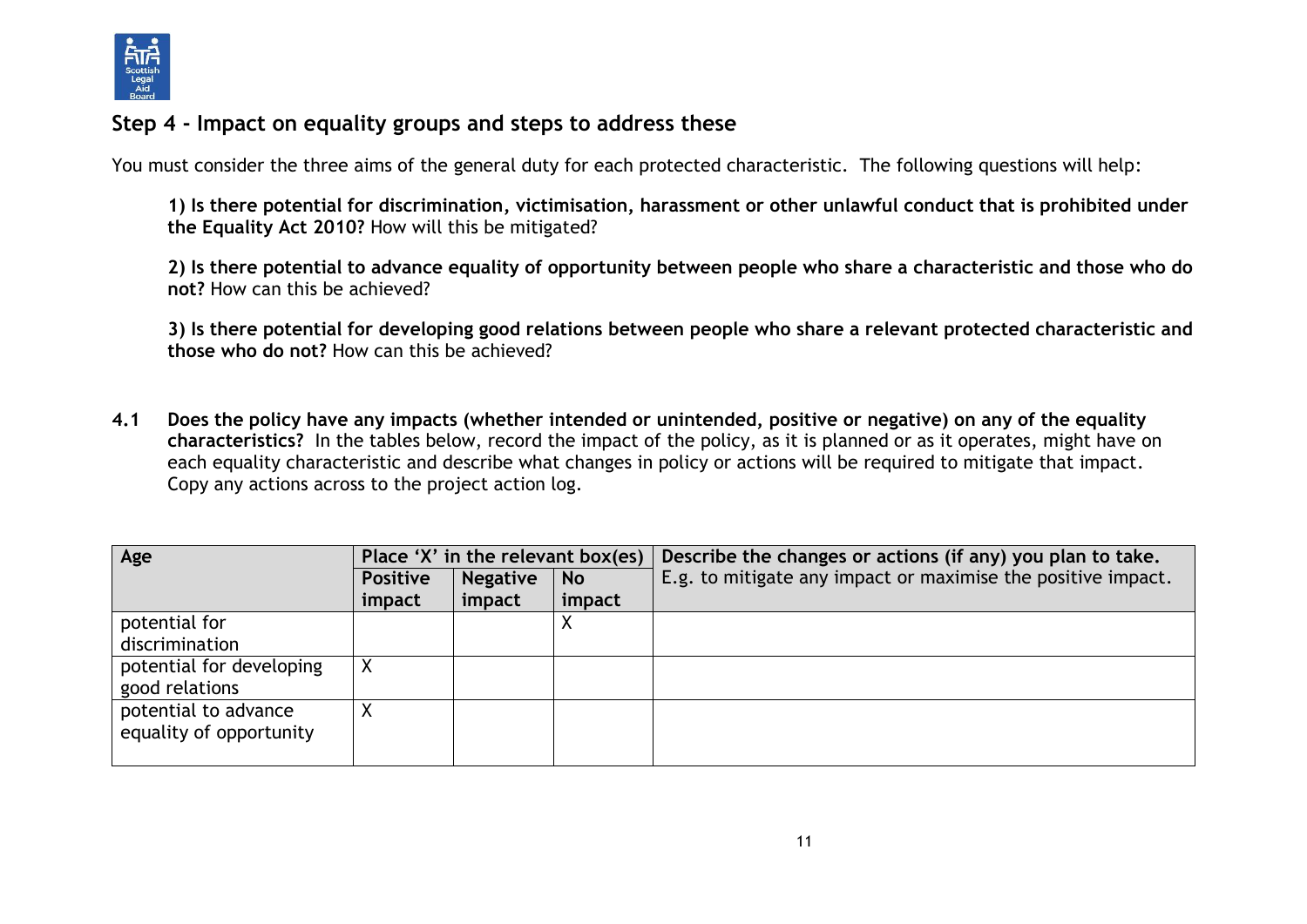

| Sex                      | Place 'X' in the relevant box(es) |                 |           | Describe the changes or actions (if any) you plan to take. |  |
|--------------------------|-----------------------------------|-----------------|-----------|------------------------------------------------------------|--|
|                          | <b>Positive</b>                   | <b>Negative</b> | <b>No</b> | For example, to mitigate any impact.                       |  |
|                          | impacts                           | impacts         | impact    |                                                            |  |
| potential for            |                                   |                 | ∧         |                                                            |  |
| discrimination           |                                   |                 |           |                                                            |  |
| potential for developing |                                   |                 |           |                                                            |  |
| good relations           |                                   |                 |           |                                                            |  |
| potential to advance     |                                   |                 |           |                                                            |  |
| equality of opportunity  |                                   |                 |           |                                                            |  |
|                          |                                   |                 |           |                                                            |  |

| <b>Disability</b>                               | Place 'X' in the relevant box(es) |                 |           | Describe the changes or actions (if any) you plan to take.                                                                                                                                                                                                            |
|-------------------------------------------------|-----------------------------------|-----------------|-----------|-----------------------------------------------------------------------------------------------------------------------------------------------------------------------------------------------------------------------------------------------------------------------|
|                                                 | <b>Positive</b>                   | <b>Negative</b> | No impact | For example, to mitigate any impact.                                                                                                                                                                                                                                  |
|                                                 | <i>impacts</i>                    | impacts         |           |                                                                                                                                                                                                                                                                       |
| potential for<br>discrimination                 | χ                                 |                 |           | The technology is compatible for assistive technologies. We<br>also need to ensure we test as many accessibility features as<br>we can and ensure ours is Readable, scalable and browser<br>independent and align to the accessibility guidelines from<br>mygov.scot. |
| potential for<br>developing good<br>relations   | χ                                 |                 |           |                                                                                                                                                                                                                                                                       |
| potential to advance<br>equality of opportunity | X.                                |                 |           | The screen is very simple and intuitive. It will enhance<br>options for those who would find phone payments difficult                                                                                                                                                 |

| <b>Gender Reassignment</b> | $\vert$ Place 'X' in the relevant box(es) |  |
|----------------------------|-------------------------------------------|--|
|                            |                                           |  |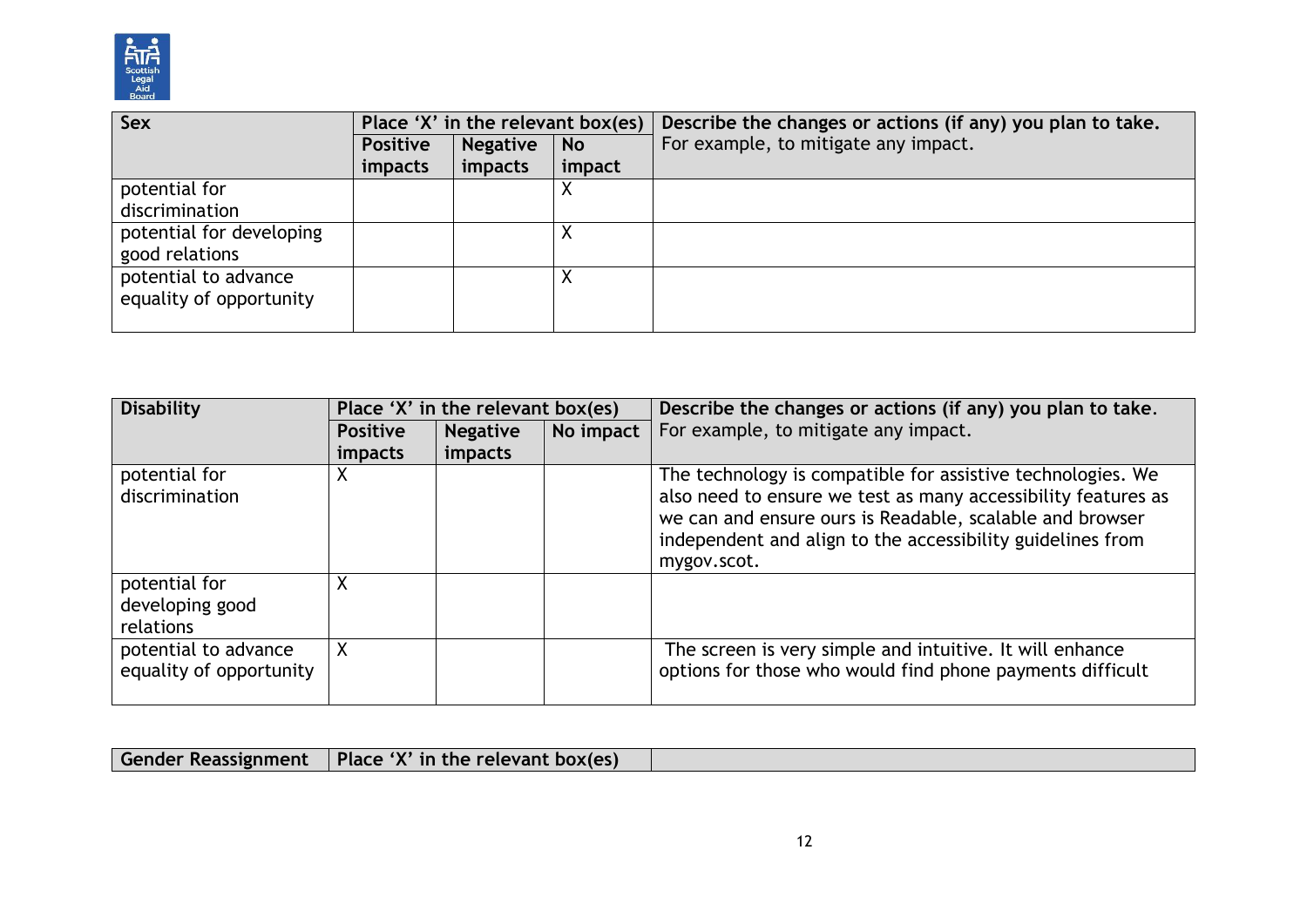

|                         | <b>Positive</b> | <b>Negative</b> | No impact | Describe the changes or actions (if any) you plan to take. |
|-------------------------|-----------------|-----------------|-----------|------------------------------------------------------------|
|                         | impacts         | impacts         |           | For example, to mitigate any impact.                       |
| potential for           |                 |                 |           |                                                            |
| discrimination          |                 |                 |           |                                                            |
| potential for           |                 |                 |           |                                                            |
| developing good         |                 |                 |           |                                                            |
| relations               |                 |                 |           |                                                            |
| potential to advance    |                 |                 |           |                                                            |
| equality of opportunity |                 |                 |           |                                                            |
|                         |                 |                 |           |                                                            |

| Race                    | Place 'X' in the relevant box(es) |                 |           | Describe the changes or actions (if any) you plan to take. |
|-------------------------|-----------------------------------|-----------------|-----------|------------------------------------------------------------|
|                         | <b>Positive</b>                   | <b>Negative</b> | No impact | For example, to mitigate any impact.                       |
|                         | impacts                           | impacts         |           |                                                            |
| potential for           |                                   |                 |           |                                                            |
| discrimination          |                                   |                 |           |                                                            |
| potential for           |                                   |                 |           |                                                            |
| developing good         |                                   |                 |           |                                                            |
| relations               |                                   |                 |           |                                                            |
| potential to advance    |                                   |                 |           |                                                            |
| equality of opportunity |                                   |                 |           |                                                            |
|                         |                                   |                 |           |                                                            |

| <b>Religion or Belief</b>       | Place 'X' in the relevant box(es) |                            |                | Describe the changes or actions (if any) you plan to take. |
|---------------------------------|-----------------------------------|----------------------------|----------------|------------------------------------------------------------|
|                                 | <b>Positive</b><br>impacts        | <b>Negative</b><br>impacts | No impact $\ $ | For example, to mitigate any impact.                       |
| potential for<br>discrimination |                                   |                            |                |                                                            |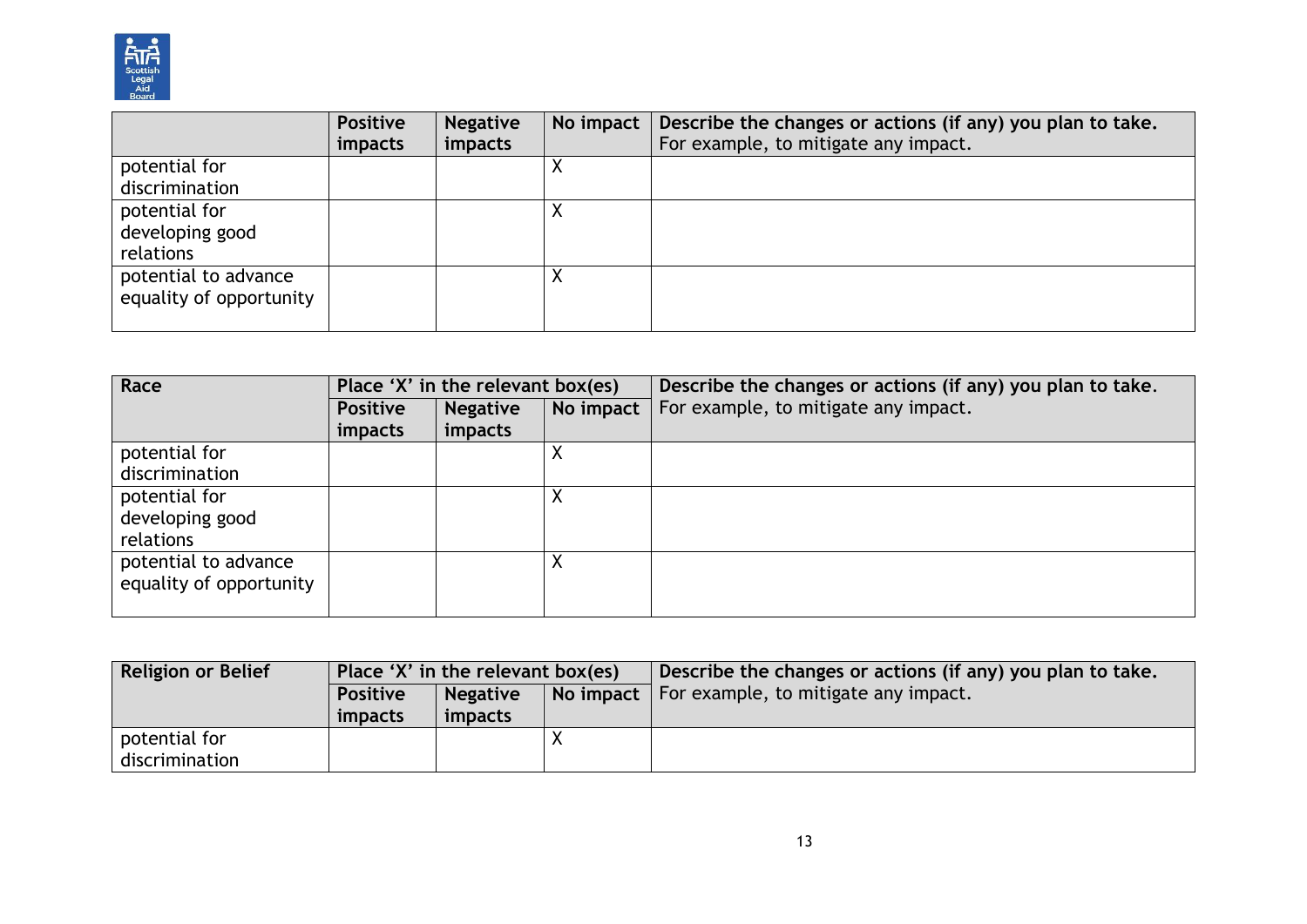

| potential for           |  | $\lambda$ |  |
|-------------------------|--|-----------|--|
| developing good         |  |           |  |
| relations               |  |           |  |
| potential to advance    |  | $\lambda$ |  |
| equality of opportunity |  |           |  |
|                         |  |           |  |

| <b>Sexual Orientation</b> | Place 'X' in the relevant box(es) |                 |           | Describe the changes or actions (if any) you plan to take. |  |
|---------------------------|-----------------------------------|-----------------|-----------|------------------------------------------------------------|--|
|                           | <b>Positive</b>                   | <b>Negative</b> | No impact | For example, to mitigate any impact.                       |  |
|                           | <i>impacts</i>                    | impacts         |           |                                                            |  |
| potential for             |                                   |                 |           |                                                            |  |
| discrimination            |                                   |                 |           |                                                            |  |
| potential for             |                                   |                 | Χ         |                                                            |  |
| developing good           |                                   |                 |           |                                                            |  |
| relations                 |                                   |                 |           |                                                            |  |
| potential to advance      |                                   |                 |           |                                                            |  |
| equality of opportunity   |                                   |                 |           |                                                            |  |
|                           |                                   |                 |           |                                                            |  |

| <b>Pregnancy &amp; Maternity</b> | Place 'X' in the relevant box(es) |                 |           | Describe the changes or actions (if any) you plan to take. |  |
|----------------------------------|-----------------------------------|-----------------|-----------|------------------------------------------------------------|--|
|                                  | Positive                          | <b>Negative</b> | No impact | For example, to mitigate any impact.                       |  |
|                                  | <i>impacts</i>                    | impacts         |           |                                                            |  |
| potential for                    |                                   |                 |           |                                                            |  |
| discrimination                   |                                   |                 |           |                                                            |  |
| potential for                    |                                   |                 |           |                                                            |  |
| developing good                  |                                   |                 |           |                                                            |  |
| relations                        |                                   |                 |           |                                                            |  |
| potential to advance             | X                                 |                 |           |                                                            |  |
| equality of opportunity          |                                   |                 |           |                                                            |  |
|                                  |                                   |                 |           |                                                            |  |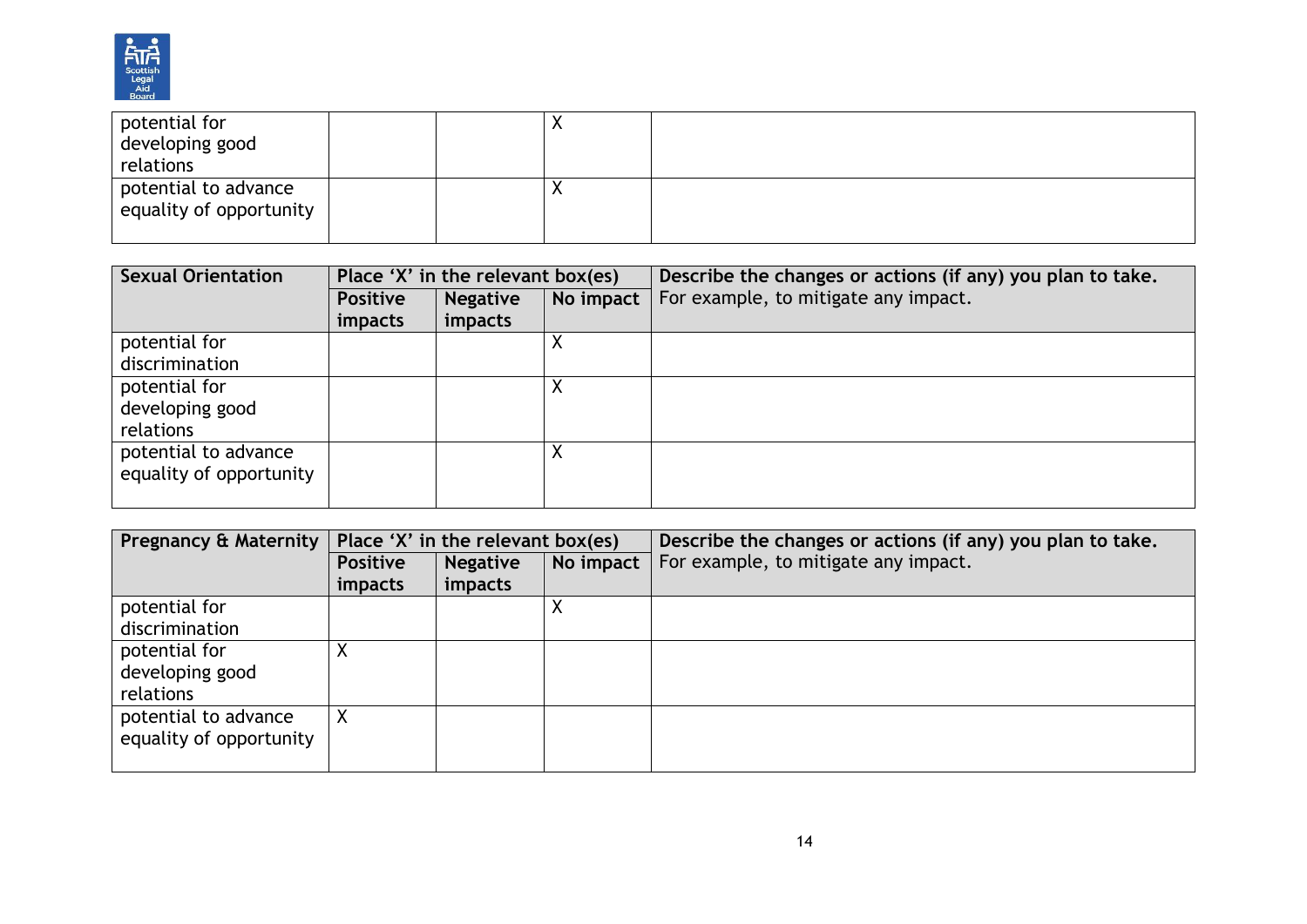

| Marriage & Civil        | Place 'X' in the relevant box(es) |                 |           | Describe the changes or actions (if any) you plan to take. |  |
|-------------------------|-----------------------------------|-----------------|-----------|------------------------------------------------------------|--|
| Partnership             | <b>Positive</b>                   | <b>Negative</b> | No impact | For example, to mitigate any impact.                       |  |
|                         | <i>impacts</i>                    | impacts         |           |                                                            |  |
| potential for           |                                   |                 |           |                                                            |  |
| discrimination          |                                   |                 |           |                                                            |  |
| potential for           |                                   |                 |           |                                                            |  |
| developing good         |                                   |                 |           |                                                            |  |
| relations               |                                   |                 |           |                                                            |  |
| potential to advance    |                                   |                 |           |                                                            |  |
| equality of opportunity |                                   |                 |           |                                                            |  |
|                         |                                   |                 |           |                                                            |  |

| <b>Care experienced</b> | Place 'X' in the relevant box(es) |                 |           | Describe the changes or actions (if any) you plan to take. |  |
|-------------------------|-----------------------------------|-----------------|-----------|------------------------------------------------------------|--|
| young people            | <b>Positive</b>                   | <b>Negative</b> | No impact | For example, to mitigate any impact.                       |  |
|                         | <i>impacts</i>                    | impacts         |           |                                                            |  |
| potential for           |                                   |                 |           |                                                            |  |
| discrimination          |                                   |                 |           |                                                            |  |
| potential for           |                                   |                 |           |                                                            |  |
| developing good         |                                   |                 |           |                                                            |  |
| relations               |                                   |                 |           |                                                            |  |
| potential to advance    |                                   |                 | ∧         |                                                            |  |
| equality of opportunity |                                   |                 |           |                                                            |  |
|                         |                                   |                 |           |                                                            |  |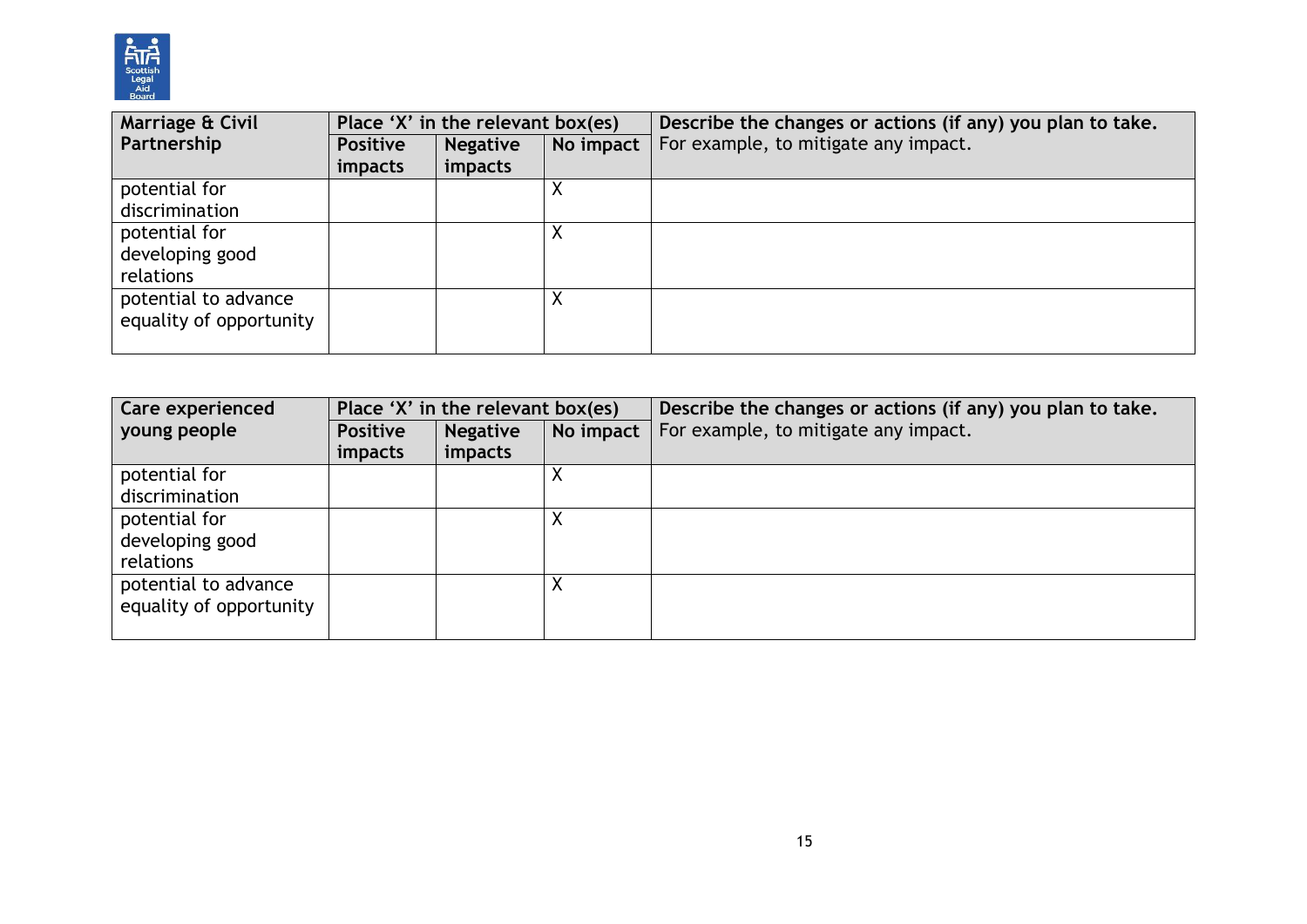

#### **4.2 Describe how the assessment so far might affect other areas of this policy and/ or project timeline?**

Examples of the items you should consider here include, but are not limited to:

- **Procurement criteria**: does you assessment indicate you should include equality as part of the technical specification for any current, or future, procurement process?
- **Communication plan/ products**: do you need to communicate with people affected by this policy in a specific format (e.g. audio, subtitled video, different languages) or do you need help from other organisations to reach people (e.g. representative organisations, the Law Society of Scotland)? This might apply to public information, leaflets, or targeted promotion of a change in policy to particular customer groups.

We are creating some videos which will be available on our website which will take applicants, opponents, their solicitors or third parties through some of the key areas of our business including how to make payment to us. We also offer support via our help line number. We did involve our Communications team when creating and developing the pages on our website for *slabpay.*

- **Cost**: do you propose any actions because of this assessment which will incur additional cost?
- **Resources**: do the actions you propose require additional or specialist resource to deliver them?
- **Timing**: will you need to build more time into the project plan to undertake research, consultant or to complete any actions identified in this assessment?
- **4.3** Having considered the potential or actual impacts of your policy on equality groups, you should now record the outcome of this assessment below. Choose from one of the following (mark with an X or delete as appropriate):

| Please     | Implications for the policy |
|------------|-----------------------------|
| select (X) |                             |
|            | No major change             |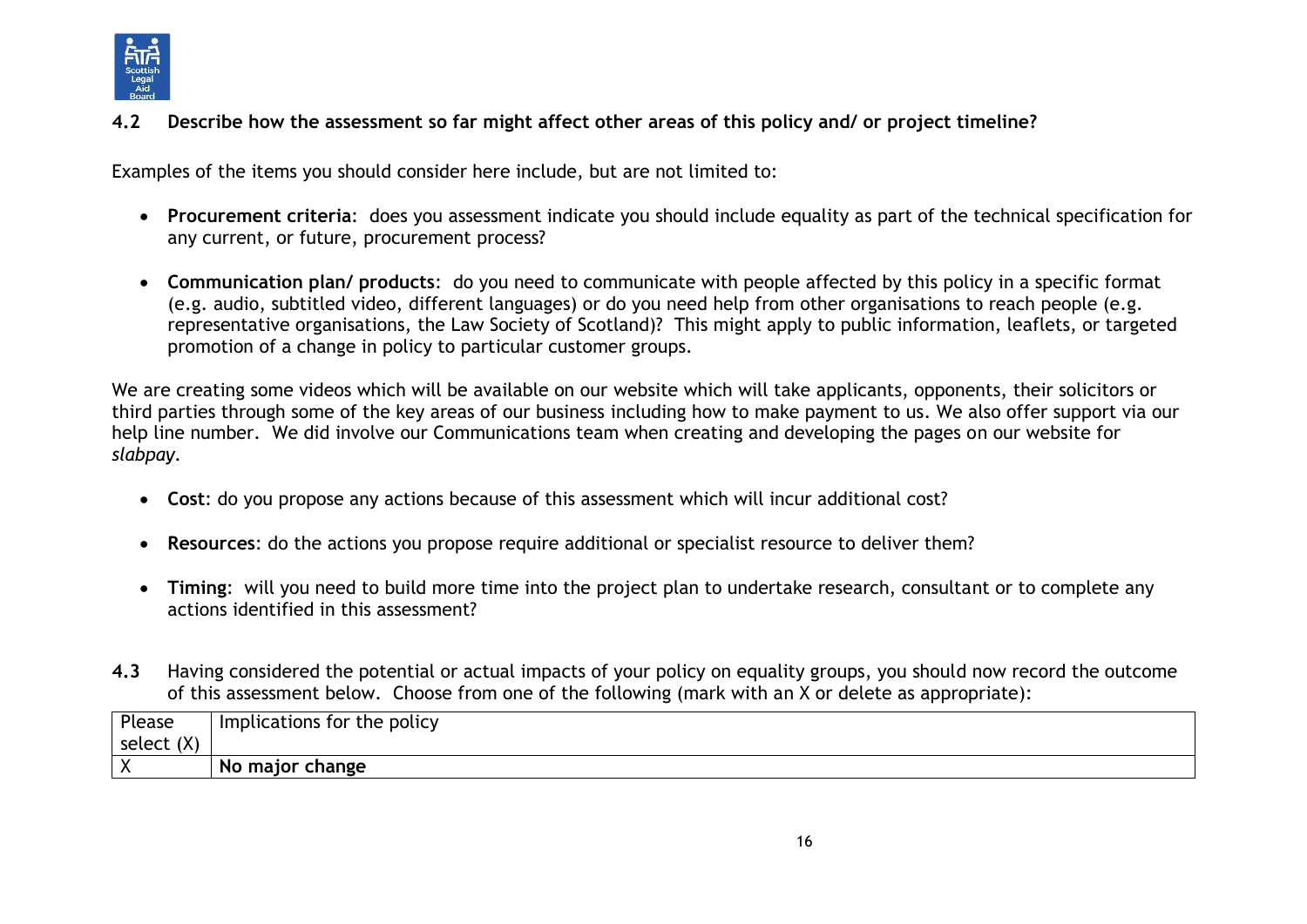

| Your assessment demonstrates that the policy is robust. The evidence shows no potential for unlawful<br>discrimination and that you have taken all opportunities to advance equality of opportunity and foster good<br>relations, subject to continuing monitoring and review.                                                                                                                                               |
|------------------------------------------------------------------------------------------------------------------------------------------------------------------------------------------------------------------------------------------------------------------------------------------------------------------------------------------------------------------------------------------------------------------------------|
| Adjust the policy<br>You need to take steps to remove any barriers, to better advance equality of to foster good relations. You have<br>set actions to address this and have clear ways of monitoring the impact of the policy when implemented.                                                                                                                                                                             |
| Continue the policy with adverse impact<br>The policy will continue despite the potential for adverse impact. You have justified this with this assessment and<br>shown how this decision is compatible with our obligations under the public sector equality duty. When you<br>believe any discrimination can be objectively justified you must record in this assessment what this is and how the<br>decision was reached. |
| Stop and remove the policy<br>The policy will not be implemented due to adverse effects that are not justified and cannot be mitigated.                                                                                                                                                                                                                                                                                      |

# **Step 5 - Discuss and review the assessment with decision makers and governance structures**

You **must** discuss the findings of this assessment with senior decision makers during the lifetime of the project and before you finalise the assessment. Relevant groups include, but are not limited to, a Project Board, Executive Team or Board members. EqIA should be on every project board agenda therefore only note dates where key decisions have been made (e.g. draft EqIA sign off, discussion about consultation response).

**5.1 Record details of the groups you report to that are relevant to this policy and assessment.** Include t**he date you presented progress** to each group and an **extract from the minutes** to reflect the discussion.

Management of Applications Project Board approved finalised EQIA on 10 March 2020.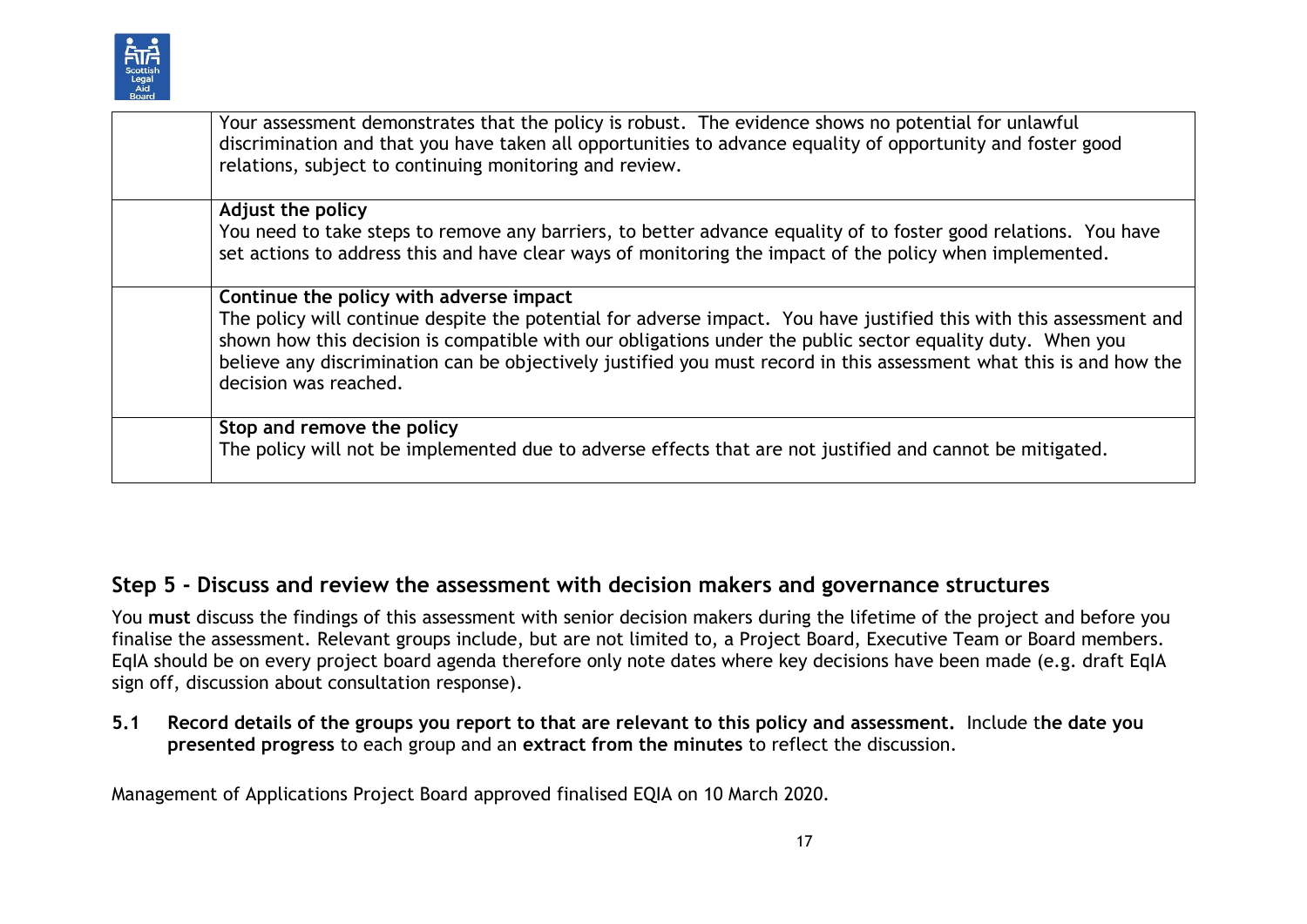

### **Step 6 – Post-implementation actions and monitoring impact**

There may be further actions or changes planned after the policy is implemented and this assessment is signed off. It is important to continue to monitor the impact of your policy on equality groups to ensure that your actual or likely impacts are those you recorded. This will also highlight any unforeseen impacts.

6.1 **Record any ongoing actions below.** This can be copied from the project action log or elsewhere in this assessment and should include timescales and person/ team responsible.If there are no outstanding items please make this clear.

Action: We will promote the new facility through staff in the Collections Team speaking to customers on each phonecall and explaining the benefits. We have added information about the new facility to the letters issued by the Collections Team.

**6.2 Note here how you intend to monitor the impact of this policy on equality groups.** In the table below you should:

- list the relevant measures,
- Identify who or which team is responsible for implementing or monitoring any changes
- Where the measure will be reported to ensure any issues can be acted on as appropriate.

| Measure                                                                                                                                                                                                                               | Lead department/ individual | Reporting (where/ frequency) |
|---------------------------------------------------------------------------------------------------------------------------------------------------------------------------------------------------------------------------------------|-----------------------------|------------------------------|
| We will report on the volume of payments made<br>through each of the payment options, including the<br>new slabpay function; and the change between<br>options used. This will help us identify whether<br>people are able to use it. | Civil Finance               | Executive Team - quarterly   |
| Customer satisfaction survey for those who use<br>slabpay, focussing on identifying the impact on<br>those in equality groups.                                                                                                        | Civil Finance               | <b>Executive Team</b>        |